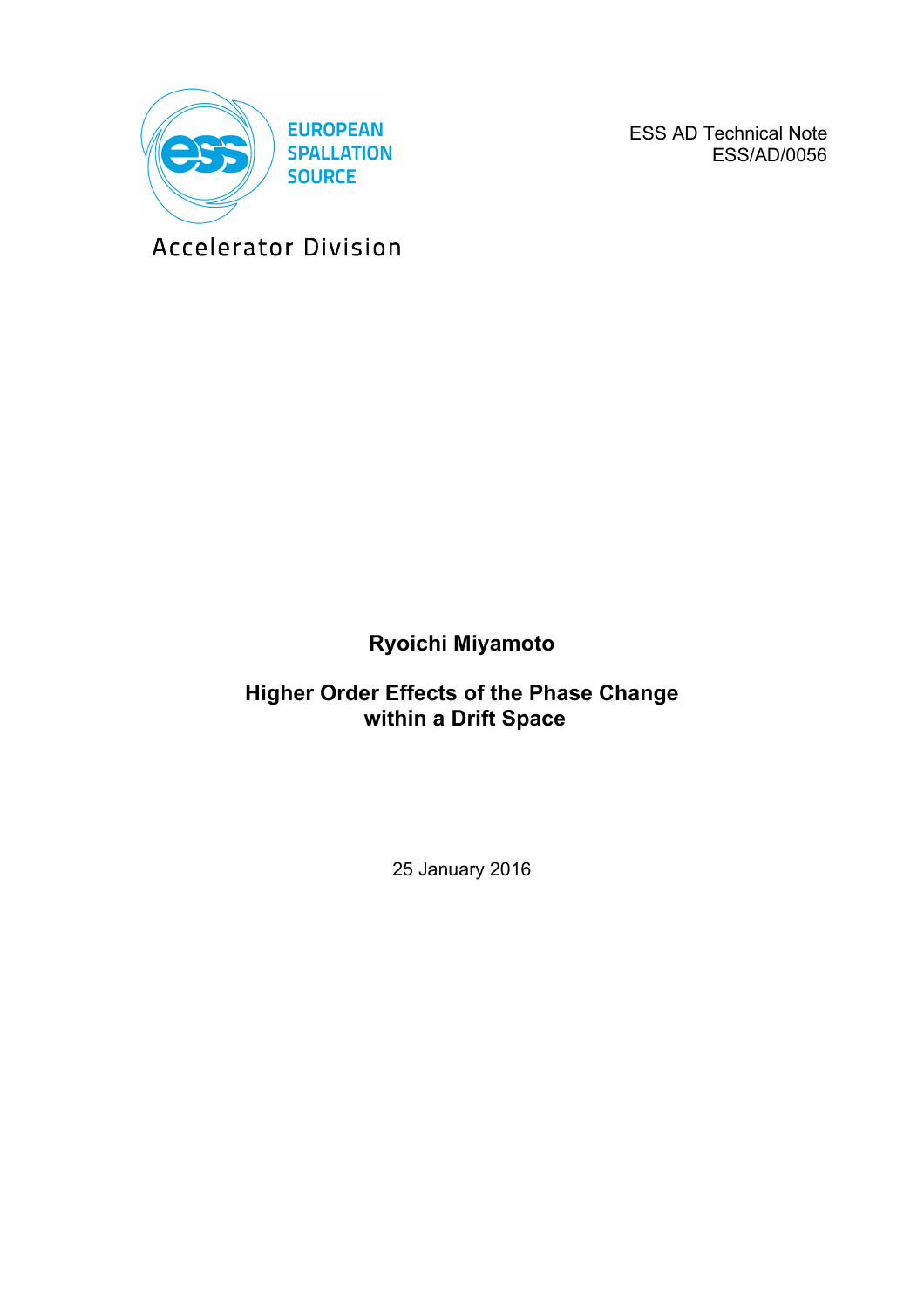# Higher Order Effects of the Phase Change within a Drift Space

Ryoichi Miyamoto

September 21, 2015

## Introduction

In tracking codes of accelerator physics, changes of the "longitudinal coordinate" in non-accelerating elements are typically considered only up to the linear order of the "longitudinal momentum". This is a good approximation for a machine with a large relativistic gamma. For a low energy machine, however, the higher order effects may not be negligible and the TraceWin is in fact taking into account the higher order effects. Figure 1 shows the average phase of a bunch with respect to the reference particle within the ESS MEBT, calculated by the TraceWin. The energy of the reference particle is the same as the average energy of the bunch and it moves on the *z*-axis. Because the particles in the bunch have non-zero transverse divergences, their speed projected on the *z*-axis is smaller than the total speed. This causes a lag of a bunch in a drift space and explains the initial increase of the phase in Figure 1. (As seen in the following, there is a high order effect related to the longitudinal divergence as well.) The purpose of this note is to derive expressions for these higher order effects. For simplicity, we only consider a drift space in this note.



Figure 1: The average phase of a bunch with respect to the reference particle within the ESS MEBT.

#### Review of the First Order Expression

In this section, we set-up the problem and review the commonly used first order expression. The TraceWin uses the phase  $\phi$  (equivalent to the arrival time difference  $\delta_t$ ) as the longitudinal coordinate and the fractional momentum  $\delta_p \equiv (p - p_0)/p_0$  as the longitudinal momentum, where *p* and  $p_0$  are the total momenta of the test and reference particles. The choice of the longitudinal coordinate and momentum depends on a code and is in fact not a simple subject. As an example, neither pair,  $(\phi, \delta_p)$  or  $(\delta_t, \delta_p)$ , is actually canonically conjugate each other. Nevertheless, this is beyond the scope of this note and the author is planning to write a separate note on this subject. In the following, we follow the convention of the TraceWin and use the phase and fractional momentum.

Calculating the change of the arrival time over a drift space with a length  $\Delta s$ ,  $\Delta \delta_t$ , is a problem of elementary level physics and the solution is

$$
\Delta \delta_t = \frac{\Delta s}{c\beta_z} - \frac{\Delta s}{c\beta_0},\tag{1}
$$

where *c* is the speed of light,  $\beta_z$  is the *z* component of the relativistic beta of the test particle, and  $\beta_0$  is the total relativistic beta of the reference particle. The change of the phase over the same drift space,  $\Delta\phi$ , is given by simply multiplying  $2\pi$  and the frequency f to  $\Delta \delta_t$ . If we are only interested in the first order relation between  $\Delta \phi$  and  $\delta_p$ ,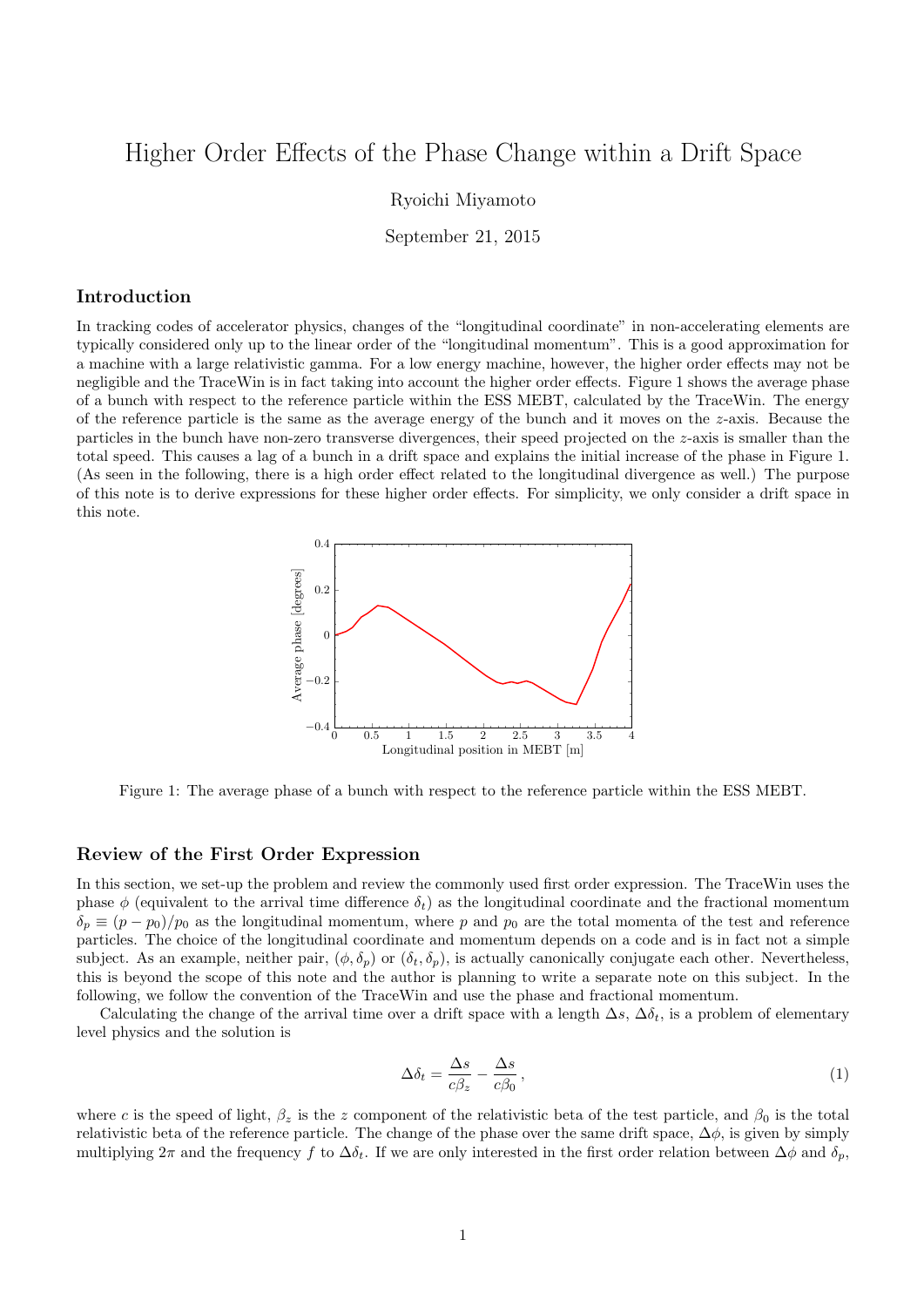we can assume  $\beta_z \sim \beta$ , where  $\beta$  is the total relativistic beta of the test particle, (paraxial approximation) and then  $\Delta\phi$  is given by

$$
\Delta \phi \sim -\frac{2\pi \Delta s}{\beta_0 \lambda} \frac{\beta - \beta_0}{\beta_0} \sim -\frac{2\pi \Delta s}{\beta_0 \lambda} \frac{1}{\gamma_0^2} \delta_p, \qquad (2)
$$

where  $\lambda = c/f$  is the wavelength and we used the following first order relation between  $\beta$  and  $p$ :

$$
\frac{\delta\beta}{\beta} \sim \frac{1}{\gamma^2} \frac{\delta p}{p} \,. \tag{3}
$$

Equation (2) is the commonly used first order relation of  $\Delta \phi$  and  $\delta_p$ .

### Full Order Expression

In this section, we derive the full order expression of  $\Delta\phi$ . Beyond the first order,  $\Delta\phi$  depends on not only the longitudinal momentum but also the transverse ones. As usual in accelerator physics, our transverse momenta are the angles  $x'$  and  $y'$  which satisfy

$$
x' = \frac{dx}{ds} = \frac{\beta_x}{\beta_z} \tag{4}
$$

$$
y' = \frac{dy}{ds} = \frac{\beta_y}{\beta_z},\tag{5}
$$

where *s* is the path length of the reference particle and  $\beta_x$  ( $\beta_y$ ) is the *x* (*y*) component of the relativistic beta. Back to Equation (1), we rewrite the equation in the following way

$$
\Delta \phi = \frac{2\pi \Delta s}{\beta_0 \lambda} \left( \frac{\beta}{\beta_z} \frac{\beta_0}{\beta} - 1 \right). \tag{6}
$$

In this expression, we can already grasp the effects of the higher order terms. The term  $\beta/\beta_z$  is describing that the non-zero transverse divergence makes the *z* component of the velocity smaller than the total velocity and thus causes a lag with respect to the reference particle. The term  $\beta_0/\beta$  is the ratio of the velocities of the reference and test particles and simply describing that the phase reduces (increases) if a test particle is faster (slower) than the reference particle. At this point, our problem is reduced to express  $\beta$  and  $\beta_z$  with momenta  $x'$ ,  $y'$ , and  $\delta_p$ . The ratio  $\beta/\beta_z$  can be easily written with the angles  $x'$  and  $y'$ :

$$
\frac{\beta}{\beta_z} = \sqrt{1 + x'^2 + y'^2} \,. \tag{7}
$$

To rewrite the ratio  $\beta_0/\beta$  with  $\delta_p$ , first we express  $\beta$  with p,  $p_0$  and the energy E in the following way:

$$
\beta = \frac{cp}{E} = \frac{p}{p_0} \frac{cp_0}{E} \,. \tag{8}
$$

With  $p_0$  and  $\delta_p$ ,  $p$  and  $E$  can be written as

$$
\frac{p}{p_0} = 1 + \delta_p \tag{9}
$$

$$
\frac{E}{cp_0} = \sqrt{(1+\delta_p)^2 + 1/(\gamma_0\beta_0)^2} \,. \tag{10}
$$

By substituting these two equations into Equation (8), we get the following relation between  $\beta$  and  $\beta_0$  expressed with  $\delta_p$ :

$$
\beta = \frac{1 + \delta_p}{\sqrt{(1 + \delta_p)^2 + 1/(\gamma_0 \beta_0)^2}} = \frac{\beta_0}{\sqrt{1 - 1/\gamma_0^2 + 1/[\gamma_0 (1 + \delta_p)]^2}}.
$$
\n(11)

In the second step, we used  $\beta_0^2 = 1 - 1/\gamma_0^2$  to show explicitly that  $\beta$  becomes  $\beta_0$  when  $\delta_p = 0$ . Finally, substituting Equations  $(7)$  and  $(11)$  into Equation  $(6)$ , we get this full order expression:

$$
\Delta \phi = \frac{2\pi \Delta s}{\beta_0 \lambda} \left\{ \sqrt{\left(1 + x'^2 + y'^2\right) \left[1 - \frac{1}{\gamma_0^2} + \frac{1}{\gamma_0^2 (1 + \delta_p)^2}\right]} - 1 \right\}.
$$
\n(12)

Please note that, in addition to the terms related to the transverse divergences, there is a higher order effect related to  $\delta_p$ . This will be clearer when we see the expanded expression in the next section.